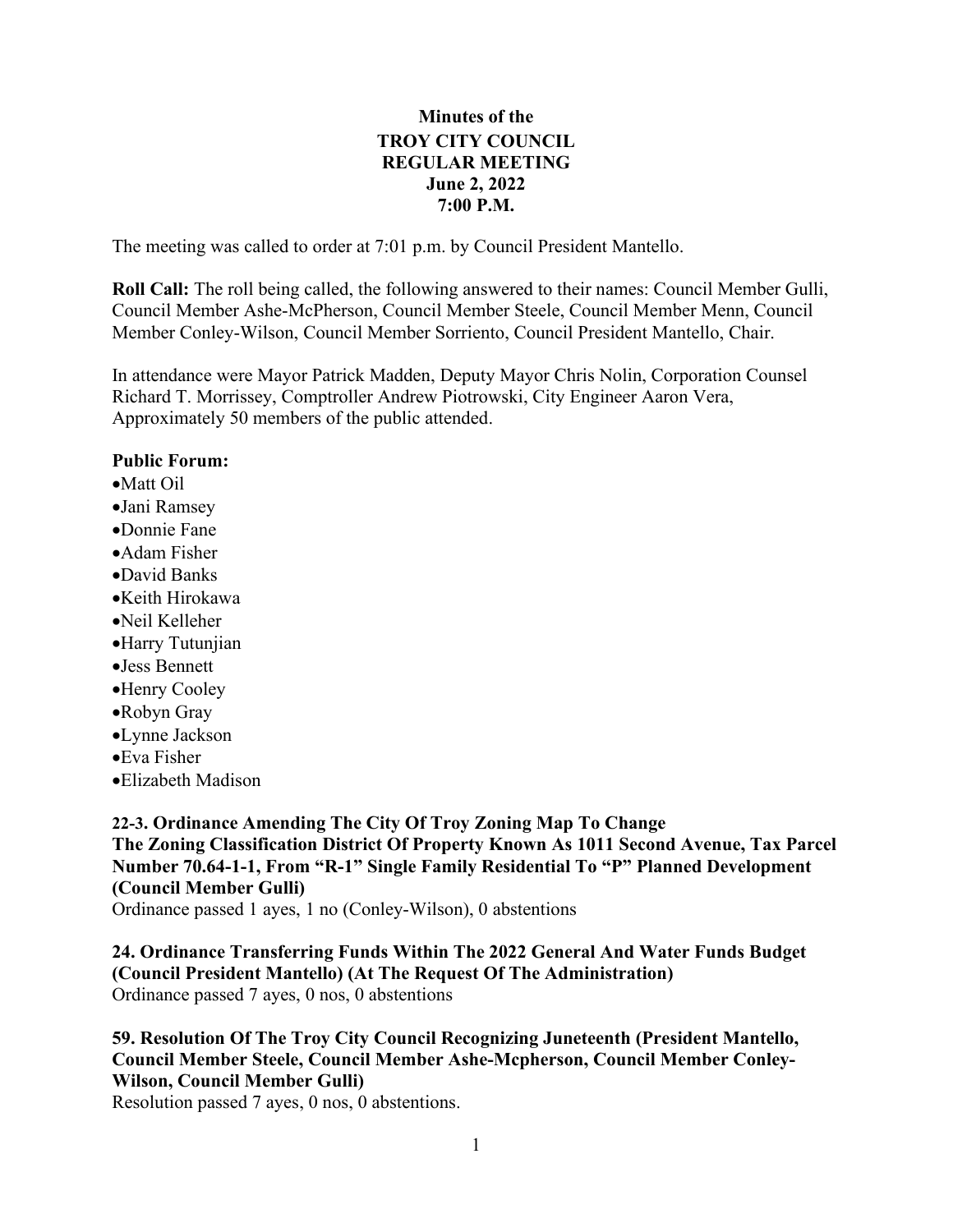**60. Resolution Of The Troy City Council Recognizing Pride Month (Council Member Conley-Wilson, Council President Mantello, Council Member Steele, Council Member Ashe-Mcpherson, Council Member Gulli)**

Resolution passed 7 ayes, 0 nos, 0 abstentions.

## **61. Resolution Determining That Proposed Action Is A Type Ii Action For Purposes Of The New York State Environmental Quality Review Act (Council President Mantello) (At The Request Of The Administration)**

Resolution passed 7 ayes, 0 nos, 0 abstentions.

**62. Bond Resolution Of The City Of Troy, New York, Authorizing The Issuance Of \$4,000,000.00 In Serial Bonds To Finance The Reconstruction Of Various Streets In The City (Council President Mantello) (At The Request Of The Administration)**

Resolution passed 7 ayes, 0 nos, 0 abstentions.

**63. Resolution Authorizing The Mayor To Enter Into An Intermunicipal Agreement With The Town Of Colonie For Mutual Provision Of Police Tactical Team Services (Council President Mantello) (At The Request Of The Administration)** Resolution passed 7 ayes, 0 nos, 0 abstentions.

**64. Resolution Authorizing The Implementation, And Funding In The First Instance 100% Of The Federal-Aid And State "Marchiselli" Program-Aid Eligible Costs, Of A Transportation Federal-Aid Project, And Appropriating Funds Therefor (Council President Mantello) (At The Request Of The Administration)** Resolution passed 7 ayes, 0 nos, 0 abstentions.

#### **Adjournment**

The meeting adjourned at 9:20 p.m. A video recording of this meeting is on file at the City Clerk's office.

An audio recording of this meeting is on file at the City Clerk's office. Audio and video recordings of this meeting are on file at the City Clerk's office.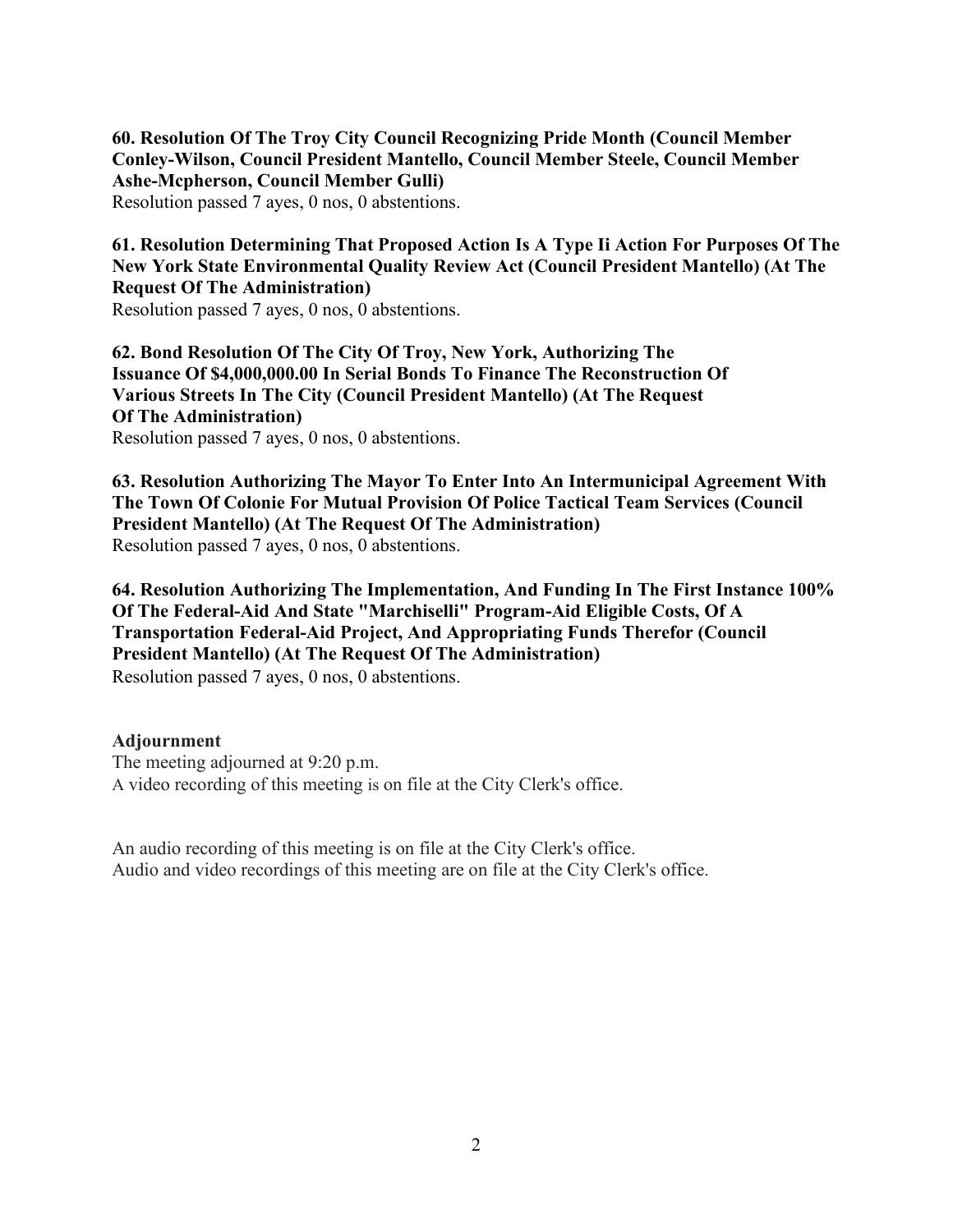| From:    | Jennifer S                         |
|----------|------------------------------------|
| To:      | citycouncil                        |
| Cc:      | Maria.DeBonis                      |
| Subject: | Keep 1011 2nd Ave R1               |
| Date:    | Thursday, June 02, 2022 4:41:22 PM |
|          |                                    |

I implore all members of the City Council to honor Troy's Comprehensive Plan (2018) and Vote NO to Zone change Developer is requesting for 1011 2nd Avenue.

Jennifer Schulaner 2161 12th Street Troy, NY 12180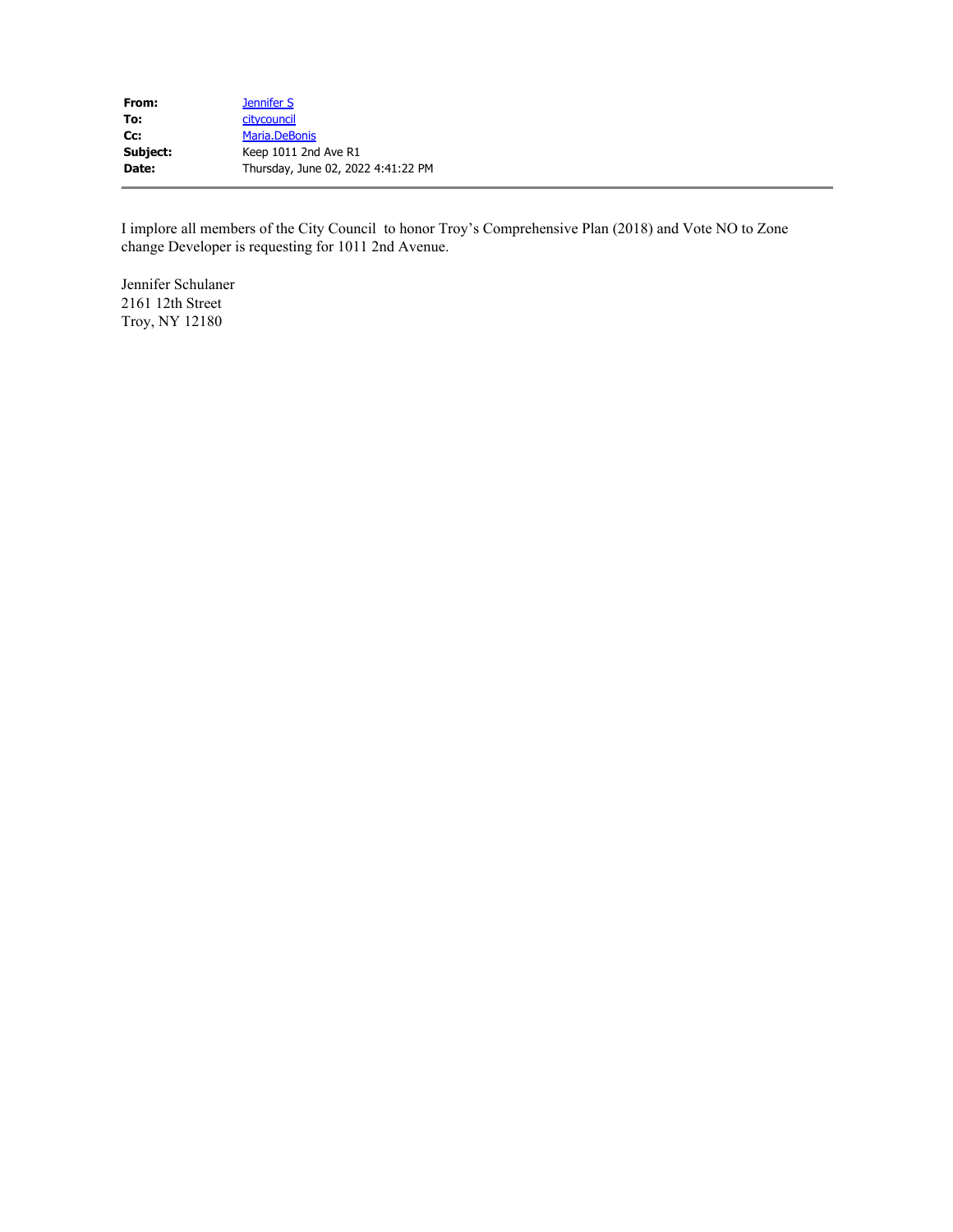| From:    | <b>Liz Malonev</b>                   |
|----------|--------------------------------------|
| To:      | Maria.DeBonis                        |
| Subject: | opposition to rezone 1011 2nd Avenue |
| Date:    | Thursday, June 02, 2022 4:32:59 PM   |

11 First Street Troy Ny 12180

Dear Members of the City Council of Troy,

I am writing to voice my **strong opposition to the Rezoning of 1011 2nd Avenue from R1 to P.** Many, many citizens have voiced opposition to this rezoning and as members of this representative body, I write to ask you to use the responsibility granted to you to uphold the will of the majority of your constituents. **This rezoning will have a negative impact on my quality of life and the City of Troy**. I often kayak along the shores of this property and appreciate the natural shoreline, rocky cliffs, old growth trees and birds that nest there. We have hiked through the property on hot summer days. Furthermore, I have listened to hours of testimony from members of several Native American tribes attesting to the sacred value they place on this land. Who else has the right to be heard and respected about the use of land than its original owners? Their extensive travel to speak in person before the Council, their respectful speeches asking you all to honor their traditions should be honored. Please honor their request. It is very, very reasonable.

Instead of allowing bulldozing of this natural land to build yet another high rise, bland building, I want to see the development on many of the abandoned brownfield sites along our 7 miles of shoreline. Yes, people partied on the property, and it could be better maintained. But it is documented as a special place and can be transformed into a special site of Native history and recreation, now that the public is so aware of its legacy. That legacy is far older than the beer cans and mattresses joked about in the meetings, which seemed designed to diminish its value. We all remember the dozing of many treasured buildings in downtown and the ache of our parents that it would be never be the same there. The Atrium could not come close to replacing the truly grand Troy Theatre just as a high rise apartment building could not replace this amazing natural heritage area.

Very truly yours,

Liz Maloney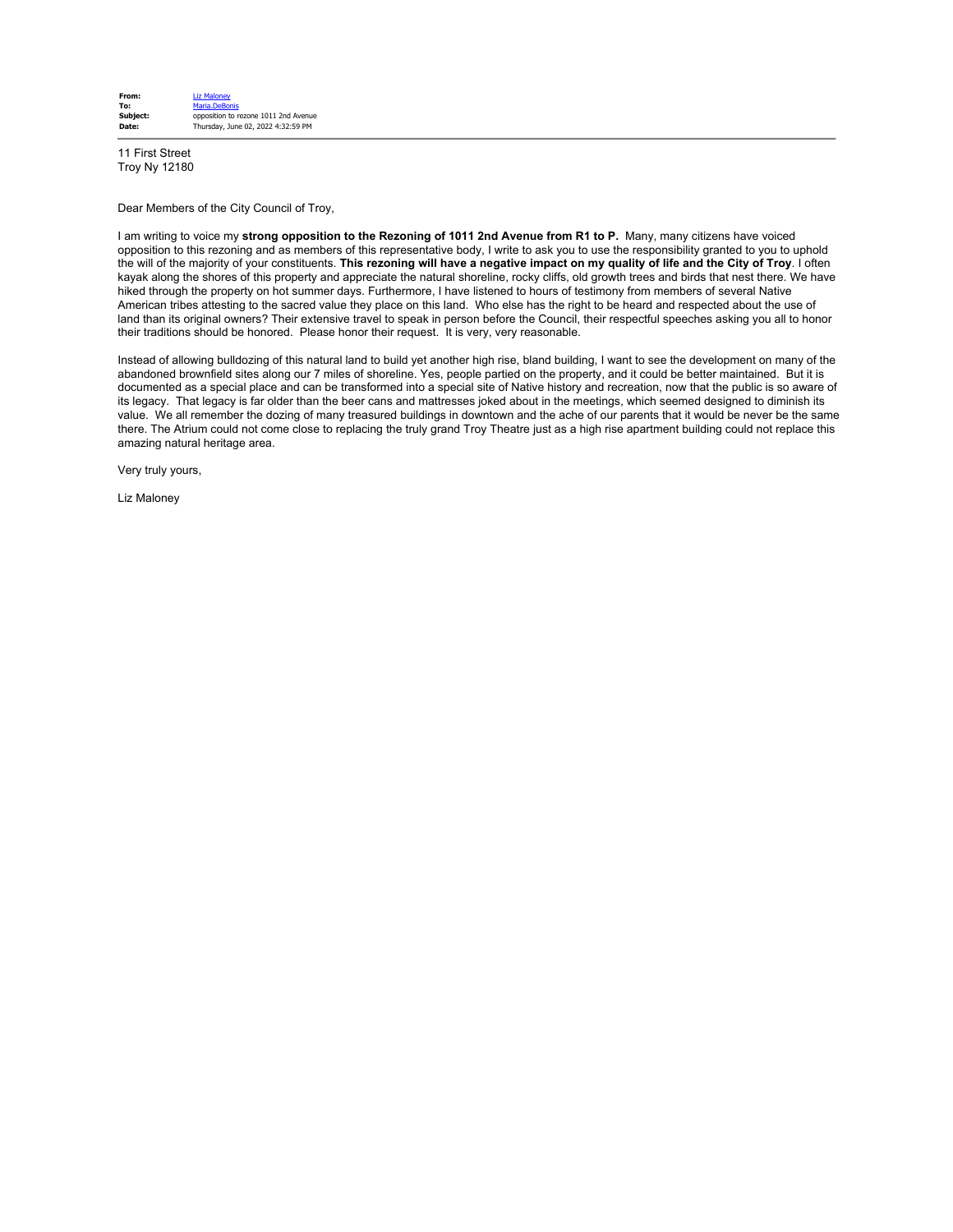

Good afternoon,

I hope it is not to late, I hope to speak tonight via zoom if possible since I am out of town for work. I checked the Troy City Council website to see if that is a possibility and it appears to be down, has been for a while, I'll include a picture below of the message I am getting.

If not, then I, Sean Mickey Dobbin of 18 Street, Troy will just like the following to be on the record.

I will keep it short and sweet since you have herd from me on the issue of 1011 2nd Ave several times, and most importantly you have heard from hundreds of community members and other members of our<br>broader community, such

Do the right thing, by nature, by history, by the native people of this land, and by our city and vote no on the rezone.

-Mickey Dobbin



The initial connection between Cloudflare's network and the origin web server timed out. As a result, the web page can not be displayed.

If you're a visitor of this website: Please try again in a few minutes.

If you're the owner of this website:

Sent from my iPad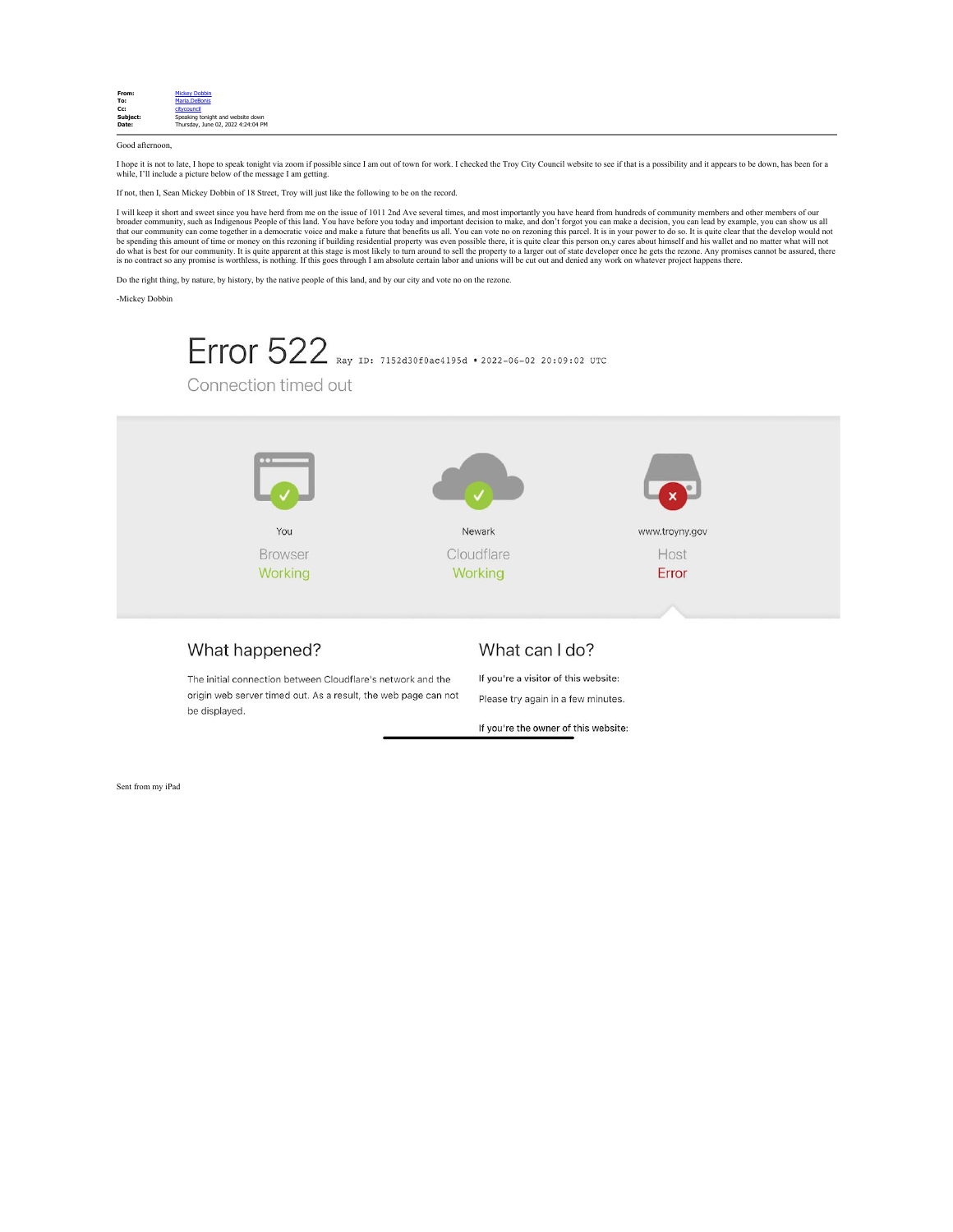| From:    | <b>Friends of the Mahicantuck</b>                                                       |
|----------|-----------------------------------------------------------------------------------------|
| To:      | All City Council Members; citycouncil; Carmella.Mantello; Patrick.Madden; Maria.DeBonis |
| Subject: | 1011 2nd Avenue Comments for General Council Meeting, June 2, 2022                      |
| Date:    | Thursday, June 02, 2022 1:22:02 PM                                                      |

Dear President Carmella Mantello Dear Members of the Troy City Council,

Please add this email and all attached documents to the public record of the Troy City Council General Meeting on June 2 2022 and the record for the zoning change request for 1011 2nd Avenue from R1 to P Planned Development.

In its considerations of the 1011 2nd Avenue proposed development as well as the zoning request pursuant to said development, the city council has made repeated reference to a supposed "alternative proposal", as provided by the applicant for example in the January 2021 Narrative Report (p. 14).

However, said "alternative proposal" is immaterial to your decision about the requested change in zoning code. This is particularly the case, as the approval of the change in zoning code to P pursuant to the proposed development project would be inconsistent with State law and the City's zoning code regulations.

**Considering these inconsistencies with the law, as provided to the council in previous statements and submissions, we request the council to NOT approve the request for zoning change and to not adopt the ordinance enacting the zoning code change.**

## **The so-called "alternative proposal" is fictitious and likely cost prohibitive**

No specific proposal, submission, plans, or application for an "alternative proposal" exist that the public could provide detailed review and meaningful comment on. This makes the council's consideration of such an "alternative proposal" not only immaterial but undue.

There is insufficient information available for us to provide more detailed comments on this so-called "alternative proposal". However, based on the limited information that is available, we assess the so-called "alternative proposal" as cost prohibitive and unrealistic.

Based on a review of the limited provided information, the "alternative proposal" as provided by the developer is entirely fictitious, as it:

**would likely not comply with the city's zoning code and its rules, as well as State rules and regulations**, regarding setbacks, stream buffers and protections, flood regulations, greenspace preservation requirements, and others.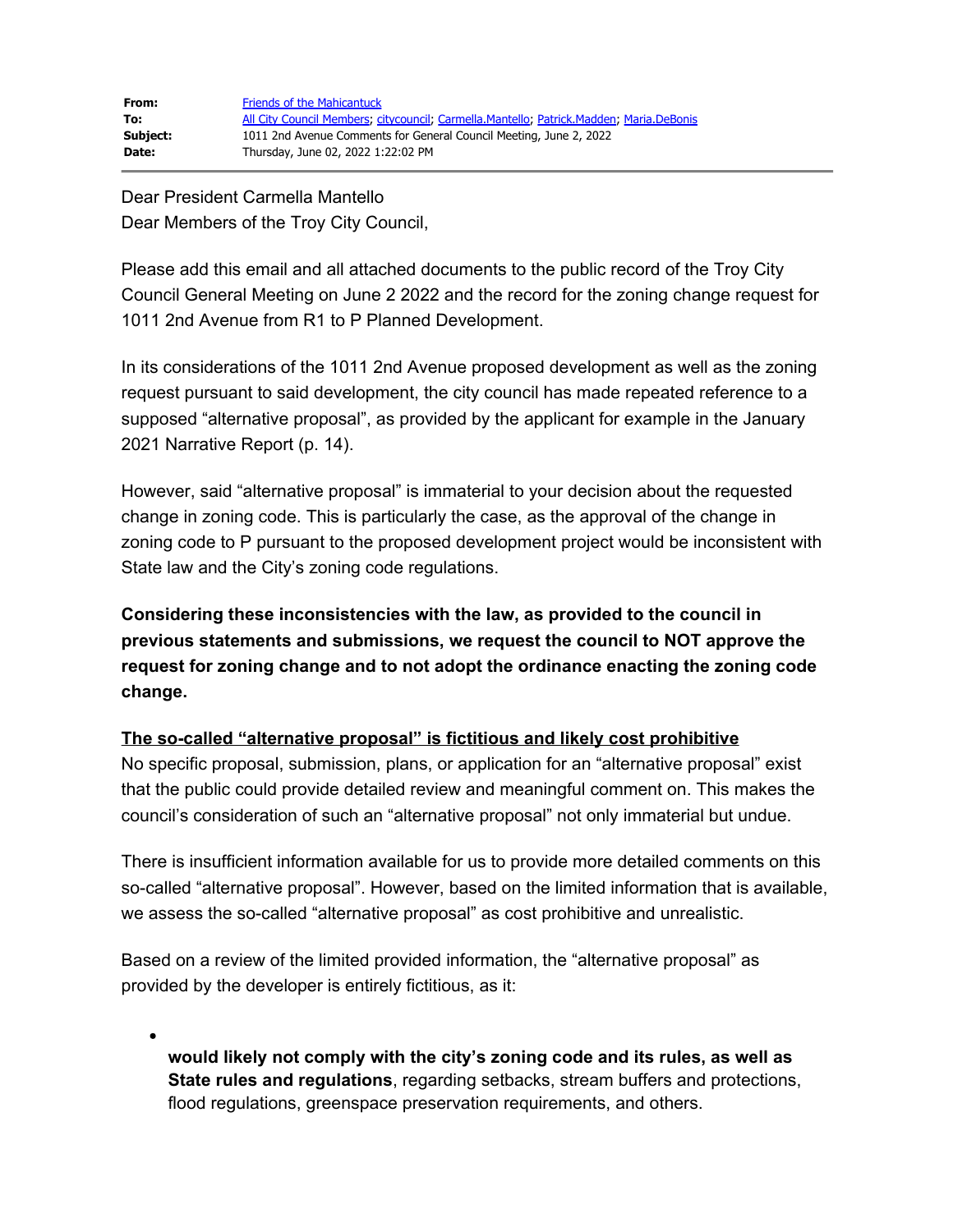**would likely be inconsistent with the proposed updated zoning code regulations.** Specifically, the development of this site would face additional scrutiny and hurdles under the Resilient Waterfront and Flood Risk overlay district and the steep slope protections, and would require greater setpacks, higher flood related elevations (2 feet freeboard), the avoidance of clearcutting, and additional scrutiny under SEQR.

**would be subject to the same extent of review under SEQR.** Considering the 25% threshold requirements for sites eligible for listing under the State Register of Historical Places under 6 CRR-NY 617.14 (9) this alternative proposal would potentially constitute a type 1 action. Even if it remains an "unlisted action", this project would require full environmental review and a full EAF for its location in a Potential Environmental Justice Area and as it would have known impacts on a site that has been determined by the Commissioner of the Office of Parks, Recreation and Historic Preservation to be eligible for listing on the State and National Register of Historic Places. Therefore, such a proposal would be subject to the same extensive scrutiny of impacts.

**would require the preparation of a full EAF and would likely carry the same presumption for an EIS to be required as a type 1 action,** as it would impact a Potential Environmental Justice Area, designated Disadvantaged Community and would impact a National and State Register eligible site.

**would require the same mitigation, preservation and recovery measures for impacts on the archaeology**, including the associated costs for study, mitigation and recovery – all while being subject to the same public scrutiny as this project.

Overall, no project as described as "alternative proposal" could likely ever be built. Considering setback requirements, stream buffers, requirements for avoidance and/or recovery of archaeological artifacts, steep slope protection requirements, and overall topographical conditions of the site, any development would certainly not lead to the rate of site disturbance that is insinuated in the so-called "concept drawings'' provided by the applicant.

**Rather, considering set-backs, buffers, topography and other requirements in State law and city code, any development would likely result in the conservation of a similar acreage as the currently proposed development project.**

**It is important to note that the vast majority of the undisturbed acreage under the current multi-family development proposal are the results of similar requirements in State law, regulation and city code.**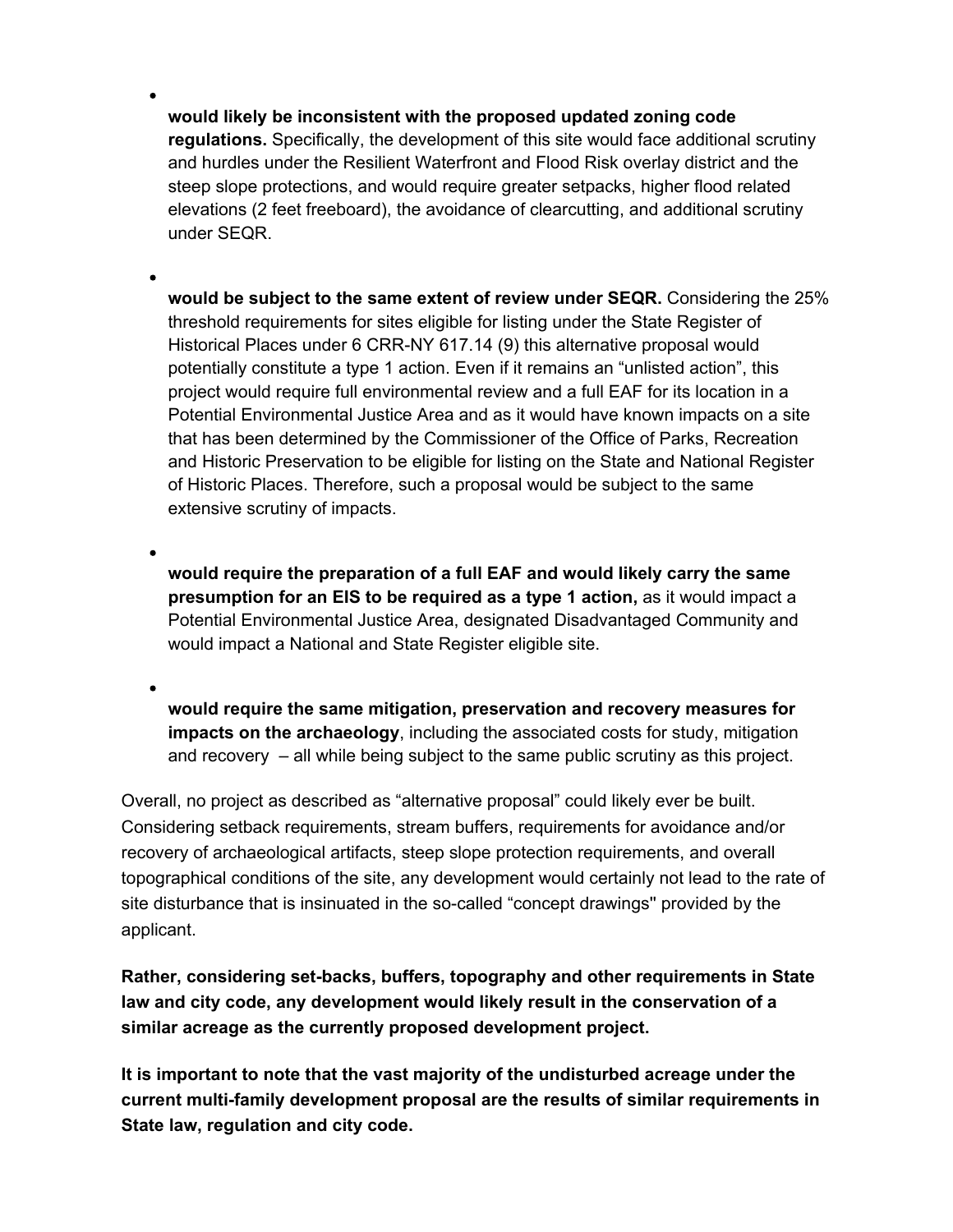In addition, and in sum, these challenges and their associated costs, in conjunction with other building, permitting, legal and planning costs would make this project most likely cost prohibitive, even in the current, inflated market.

# **Consideration of a fictitious proposal unduly shifts burden from applicant to the public**

With the council incorporating the supposed alternative proposal in its consideration, where such consideration is immaterial to the decisions before it, the public has to advocate at once on:

a proposed multi-family development project,

a rezone request from R1 to P that does not support this project,

a fictitious single family apartments project for which no application, specific proposal, or specific plans exist.

In an review of a zoning code change, the burden is on the applicant to prove the need, appropriateness, and benefit to the public, related to the change in zoning code. Yet, the council's consideration of this so-called "alternative proposal", and its apparent weighing against the legality of the zoning change decision, shifts the burden on the public to preserve the current zoning code.

How can the public be expected to advocate against an unspecified, fictitious project for which there are no details provided, when it already has provided extensive evidence for how the zoning code change is inconsistent with State law, including the zoning enabling statutes, as well as the City of Troy's own zoning code?

## **The so-called "alternative proposal" is immaterial to the council's decision**

The consideration of this so-called alternative proposal is immaterial to the decision before you: The determination the council has to make relates to the appropriateness and validity of the zone change to P Planned Development and we presented evidence for its inconsistency with the law, which must necessarily result in disallowing the request for the zone change. An alternative proposal, especially for one where there does not exist any application, is immaterial to this consideration considering the noted inconsistencies with the law.

The public, including our organization, has provided ample evidence for how the request in zoning change is inconsistent with State law and the City of Troy's own zoning code. Legality cannot be weighed against an "alternative proposal", and makes the "alternative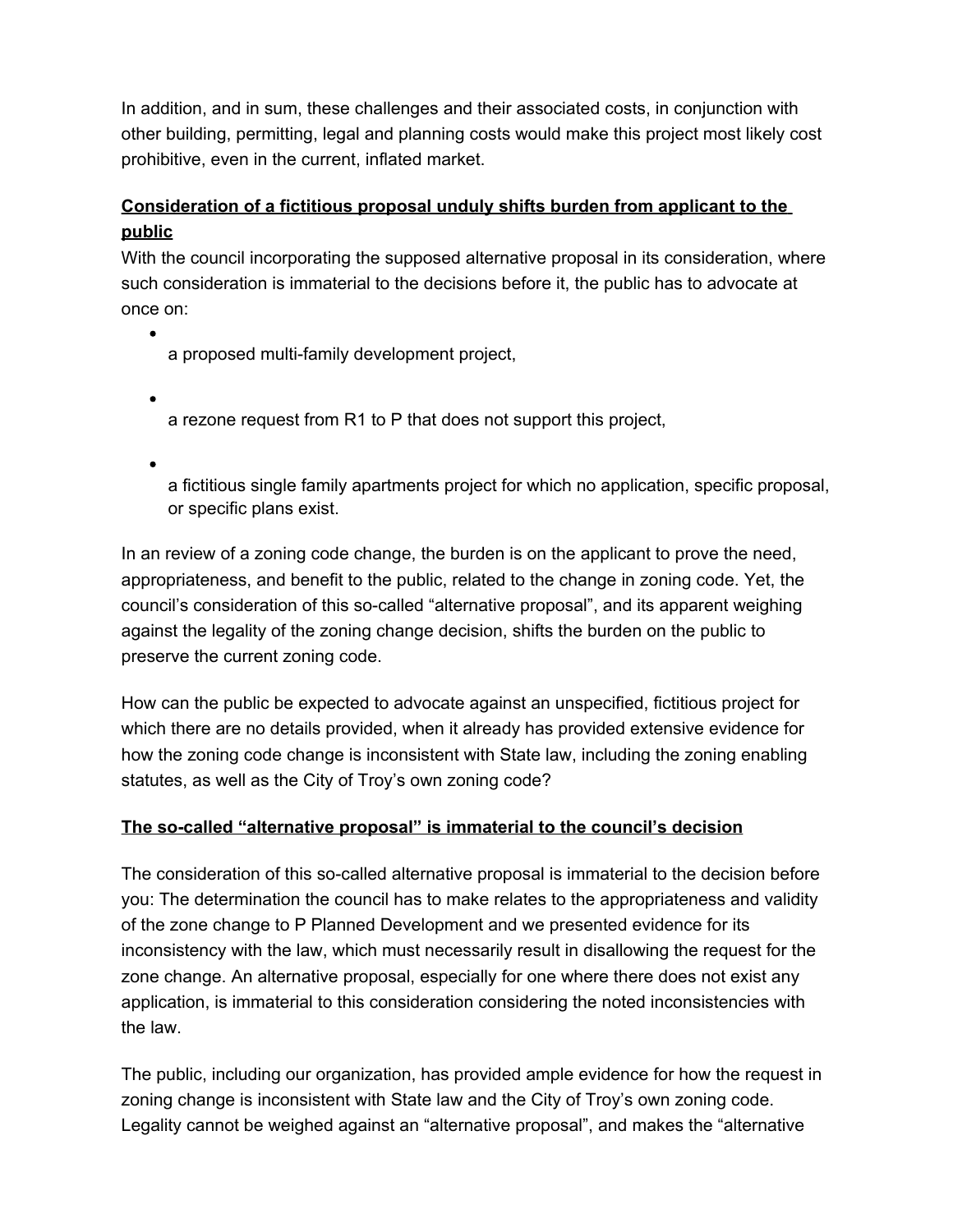proposal" entirely immaterial to the question at hand.

We detailed in previous submissions how the approval of a request for change of zoning code from R1 "Single Family Residential, detached" to P "Planned Development" would not only be inappropriate, it would be in direct conflict with the law and the city's own zoning code regulations.

We pointed to inconsistencies with the 2018 Realize Troy Comprehensive Plan, including mandatory provisions. This included the requirement that for this area development SHALL be low-density, ground related and not to exceed three stories building height. It was noted during the public hearing on May 25 that the approval of this rezoning request could constitute an amendment to the zoning code should 21.5 units/acre be considered by this council as low density.

We pointed to the P Planned Development district not supporting the proposed development and identified the zoning code district that would provide for the required densities, uses, and building heights (R4, Urban Neighborhood, Medium to High Density). In this context, it was also noted during the public hearing on May 25 how your approval would likely constitute an amendment to the P Planned Development district provisions by setting a precedent as it relates to building height, mixed use, and overall density requirements.

#### **Prescriptive easement of the property as a land informally used as open space and recreational resource in its natural and undeveloped state.**

We further want to bring to your attention the potential prescriptive easement on this parcel - that is the permanent legal right to use the property as open space and recreational resource.

A prescriptive easement is not created in a deed or other transaction but by conduct: "the open and hostile use of another's property for a continuous period of at least 10 years (NYS statute of limitation).

Considering the documented public use of the site as public and open space for several decades, the public has the potential legal right of use as open space, access to the Hudson River and to travers on the existing trails and in enjoyment of the property in its current condition.

Considering this potential prescriptive easement as open space and recreational resource in its natural state, the change in zoning code and approval of development would interfere with said potential prescriptive easement.

## **We therefore urge the council: Do not approve the request for change in zoning code and do not adopt the related ordinance enacting the zone change.**

Your own expert panel on zoning and planning matters, the Planning Commission, explicitly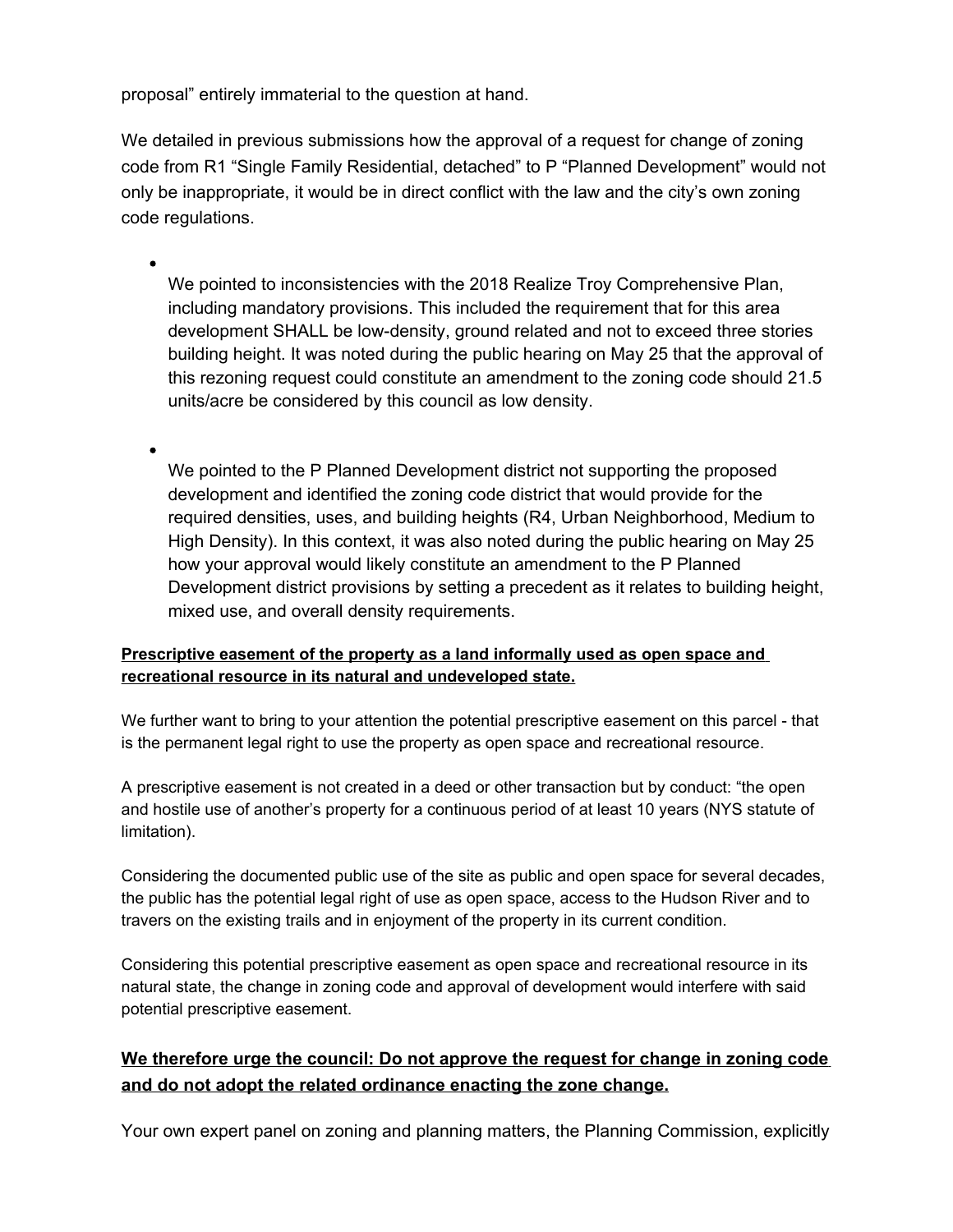recommended against this rezone request.

This project has seen two years of public opposition with well beyond 30 hours of statements by the public and countless written submissions; yet not one substantive statement in support of this project was made other than by the applicant and his representatives. To insinuate, as some members of the council have, that there is a supposed silent majority, and dismiss the extensive record and public statements is inappropriate and undemocratic.

In closing, we wish to remind the council of its Indigenous Peoples Day resolution (Res81, October 8, 2021). This resolution states that the "City of Troy like the Indigenous Peoples who first inhabited these lands recognizes that it has a responsibility for environmental stewardship" and that the city "desires to honor the Indigenous Peoples who first settled these lands, and to follow their example".

You received guidance and direction from the same Indigenous Peoples that the city recognized in said resolutions. Members of Schaghticoke First Nations, Stockbridge Munsee, Mohawk and Ramapough Lenape, in traveling several hours to come and speak before this council, and who wrote letters, aired their opposition to this project and urged you to not approve this rezone.

Do not fail the commitments you made to Indigenous Peoples when you issued the Indigenous Peoples Day resolution.

Do not fail your own communities here in Troy.

Do not approve the request for rezone from R1 to P for 1011 2nd Avenue.

Sincerely, Friends of the Mahicantuck June 2, 2022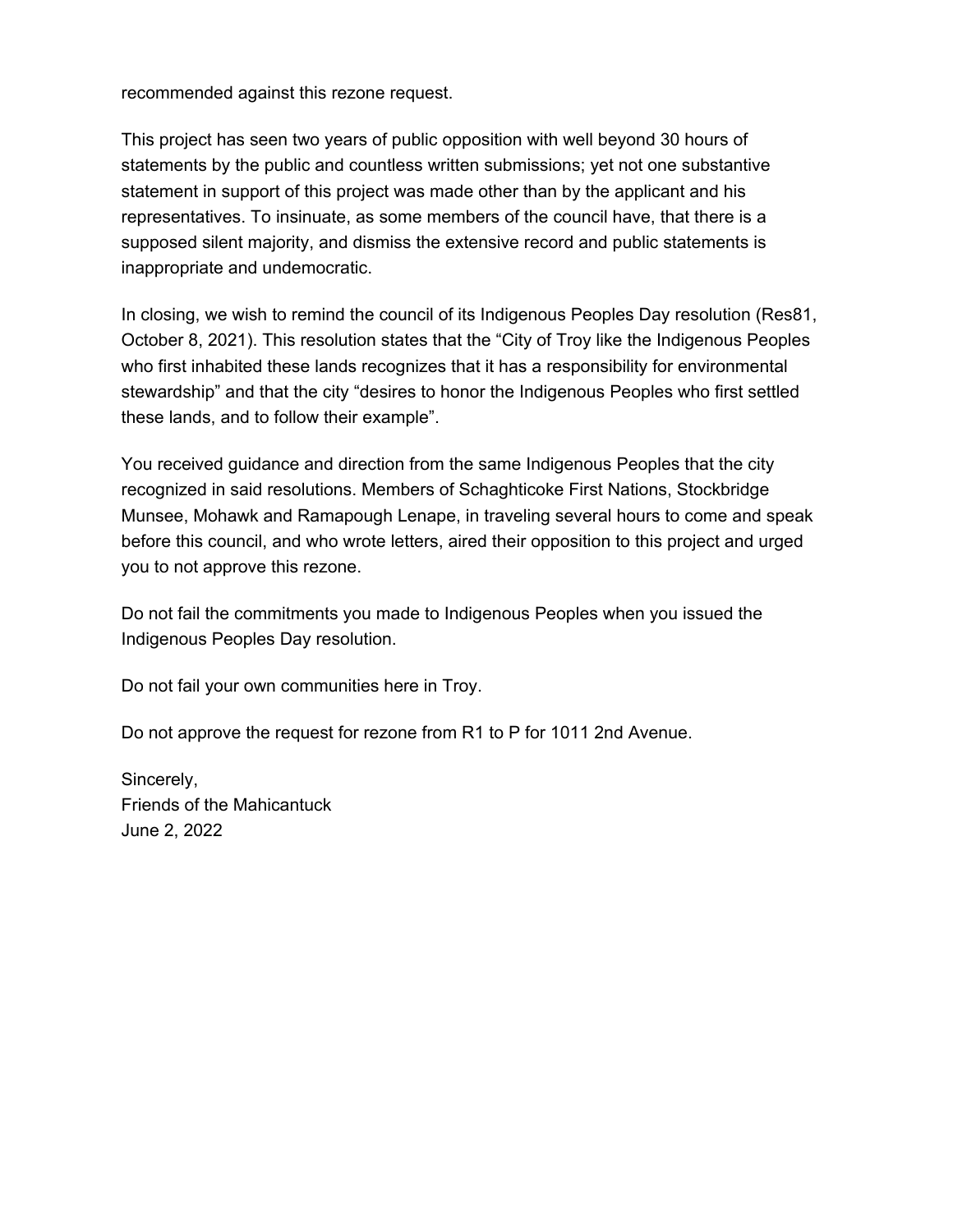| From:    | <b>Phoebe Gittelson</b>               |
|----------|---------------------------------------|
| To:      | citycouncil, Maria.DeBonis            |
| Subject: | in OPPOSITION to the rezoning in Troy |
| Date:    | Tuesday, May 31, 2022 6:56:14 PM      |

I am writing to share that I am AGAINST changing the zoning code for 1011 2nd Avenue from R1 to P.

**The new zoning code would not allow for the proposed development!** The developer is asking for a zone change from single family residential to a Planned Development district. However, the P-district allows for a maximum density of 80 units for this parcel - while the developer proposes to build 230 units! **TThe developer must follow Troy's laws and zoning codes!**

**The rezone would be inconsistent with the comprehensive plan.** Any zoning is required to be consistent with the comprehensive plan. While the comprehensive plan (adopted in Troy recently, in 2018) is a guiding document, some of its provisions are binding. For example, it states that development in low rise residential areas (such as it is the case for the area where 1011 2nd Ave is located) SHALL not be higher than three stories and not be high density (the developer proposes a 21.5 unit/acre density and four-story high buildings). **Honor the comprehensive plan.**

- **phoebe gittelson** lawyer + poet + violinist phoebe gittelson 818-458-6337 [phoebegittelson@gmail.com](mailto:phoebegittelson@gmail.com)